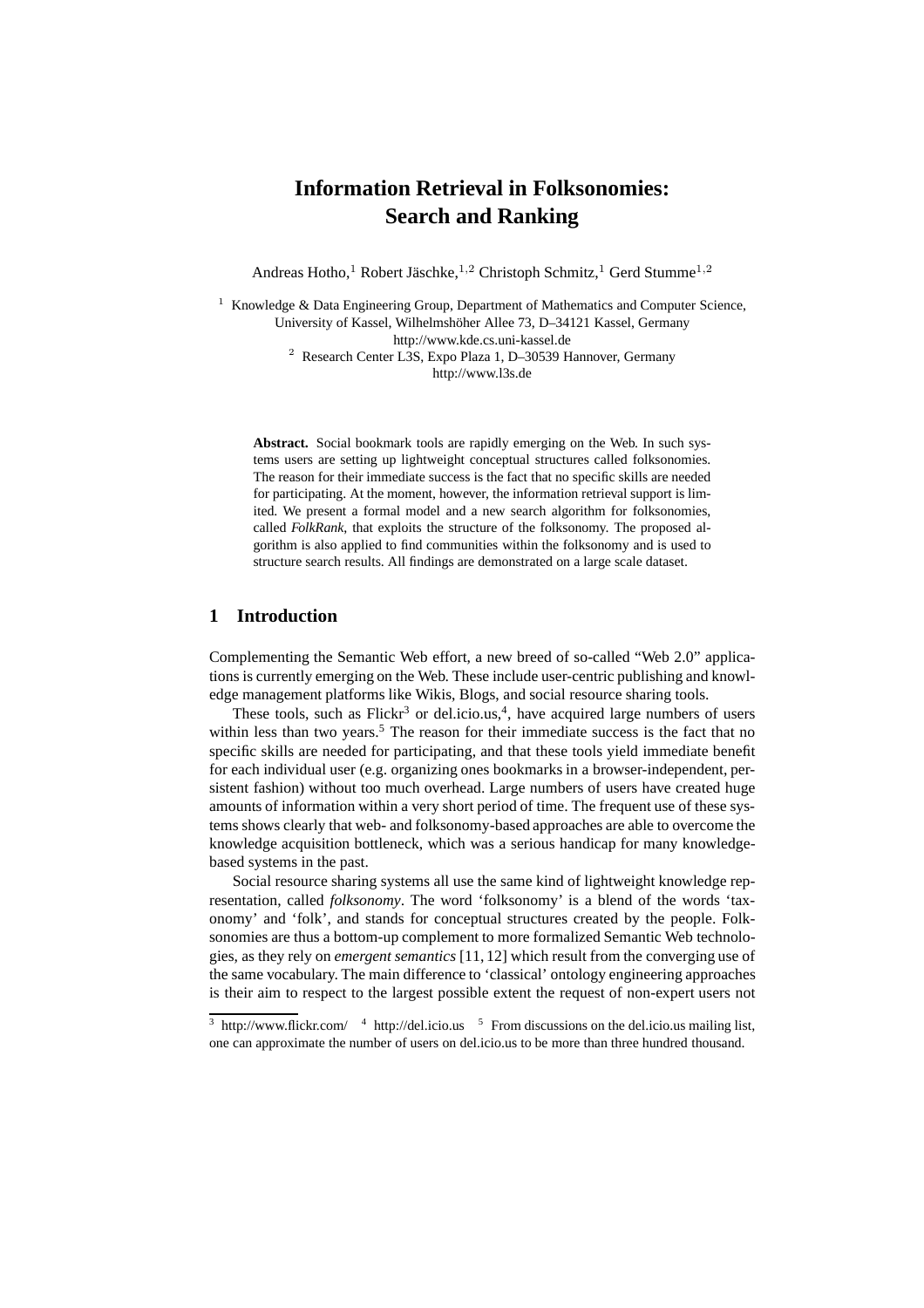to be bothered with any formal modeling overhead. Intelligent techniques may well be inside the system, but should be hidden from the user.

A first step to searching folksonomy based systems – complementing the browsing interface usually provided as of today – is to employ standard techniques used in information retrieval or, more recently, in web search engines. Since users are used to web search engines, they likely will accept a similar interface for search in folksonomy-based systems. The research question is how to provide suitable ranking mechanisms, similar to those based on the web graph structure, but now exploiting the structure of folksonomies instead. To this end, we propose a formal model for folksonomies, and present a new algorithm, called *FolkRank*, that takes into account the folksonomy structure for ranking search requests in folksonomy based systems. The algorithm will be used for two purposes: determining an overall ranking, and specific topic-related rankings.

This paper is organized as follows. Section 2 reviews recent developments in the area of social bookmark systems, and presents a formal model. Section 3 recalls the basics of the PageRank algorithm, describes our adaptation to folksonomies, and discusses experimental results. These results indicate the need for a more sophisticated algorithm for topic-specific search. Such an algorithm, FolkRank, is presented in Section 4. This section includes also an empirical evaluation, as well as a discussion of its use for generating personal recommendations in folksonomies. Section 5 concludes the paper with a discussion of further research topics on the intersection between folksonomies and ontologies.

## **2 Social Resource Sharing and Folksonomies**

Social resource sharing systems are web-based systems that allow users to upload their resources, and to label them with arbitrary words, so-called *tags*. The systems can be distinguished according to what kind of resources are supported. Flickr, for instance, allows the sharing of photos, del.icio.us the sharing of bookmarks, CiteULike<sup>6</sup> and Connotea<sup>7</sup> the sharing of bibliographic references, and 43Things<sup>8</sup> even the sharing of goals in private life. Our own system, *BibSonomy*, 9 allows to share simultaneously bookmarks and bibtex entries (see Fig. 1).

In their core, these systems are all very similar. Once a user is logged in, he can add a resource to the system, and assign arbitrary tags to it. The collection of all his assignments is his *personomy*, the collection of all personomies constitutes the *folksonomy*. The user can explore his personomy, as well as the personomies of the other users, in all dimensions: for a given user one can see all resources he had uploaded, together with the tags he had assigned to them (see Fig. 1); when clicking on a resource one sees which other users have uploaded this resource and how they tagged it; and when clicking on a tag one sees who assigned it to which resources.

The systems allow for additional functionality. For instance, one can copy a resource from another user, and label it with one's own tags. Overall, these systems provide a very intuitive navigation through the data. However, the resources that are displayed are usually ordered by date, i. e., the resources entered last show up at the top. A more sophisticated notion of 'relevance' – which could be used for ranking – is still missing.

<sup>6</sup> http://www.citeulike.org/ <sup>7</sup>  $\frac{7}{1}$  http://www.connotea.org/ http://www.43things.com/

<sup>9</sup> http://www.bibsonomy.org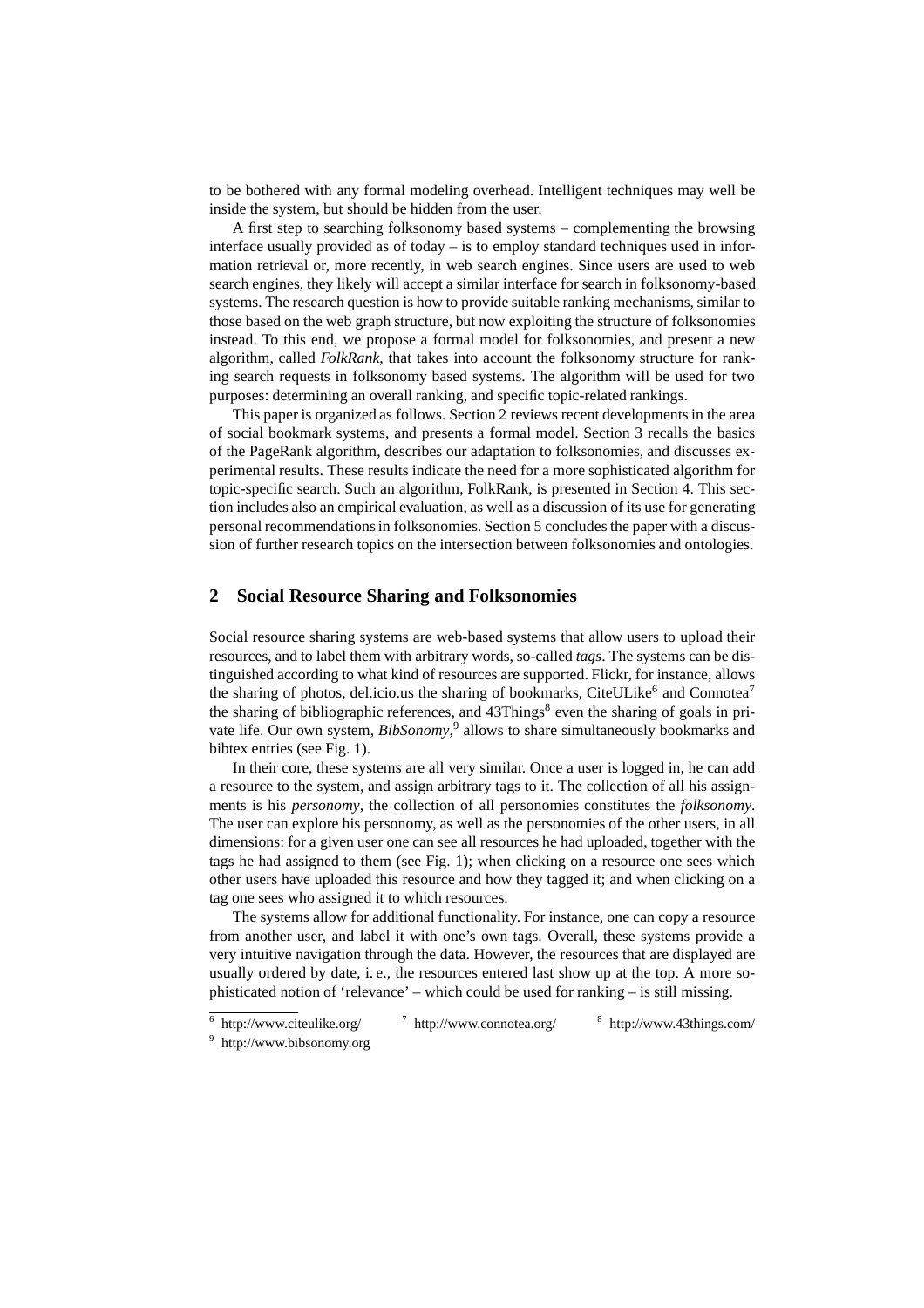| (A) BibSonomy::user::schmitz::folksonomy - Mozilla Firefox<br>Datei<br>Bearbeiten<br>Ansicht Gehe Lesezeichen Extras                                                                                                      | Hilfe                                                                                                                                                 |                                                                                                                                       | @@@                                                                                                                                                                                                          |
|---------------------------------------------------------------------------------------------------------------------------------------------------------------------------------------------------------------------------|-------------------------------------------------------------------------------------------------------------------------------------------------------|---------------------------------------------------------------------------------------------------------------------------------------|--------------------------------------------------------------------------------------------------------------------------------------------------------------------------------------------------------------|
| $\bullet \bullet \bullet \bullet \circ$<br>X http://www.bibsonomy.org/user/schmitz/folksonomy                                                                                                                             |                                                                                                                                                       |                                                                                                                                       | <b>B</b> • 0 Go @                                                                                                                                                                                            |
| BibSonomy :: user :: schmitz :: folksonomy<br>A blue social bookmark and publication sharing system.                                                                                                                      |                                                                                                                                                       |                                                                                                                                       | <fulltext here="" search=""><br/>all<br/>search</fulltext>                                                                                                                                                   |
| tags · groups · popular<br>myBibSonomy · post bookmark · post bibtex                                                                                                                                                      |                                                                                                                                                       |                                                                                                                                       | logged in as schmitz · help · fag · blog<br>0 picked to download · friends · settings · logout                                                                                                               |
| bookmarks <b>RSS</b>                                                                                                                                                                                                      | publications <b>RSS BibTeX</b>                                                                                                                        |                                                                                                                                       | Filter:<br>related tags                                                                                                                                                                                      |
| previous   next<br>edit                                                                                                                                                                                                   | previous   next                                                                                                                                       | edit   pick   unpick                                                                                                                  | + tagging + web2.0 + semantic + delicious + social<br>+ 2006 + web + relational + myown + bookmarking                                                                                                        |
| <b>EDUCAUSE REVIEW   March/April 2006,</b><br>Volume 41, Number 2<br>Web 2.0: A New Wave of Innovation for Teaching and Learning?<br>to web2.0 folksonomy toread and 1 other person on 2006-03-21<br>16:46:07 edit delete | <b>Mining Association Rules in Folksonomies</b><br>Stumme, Proc. IFCS 2006 Conference (2006)<br>people on 2006-03-23 13:46:16 pick edit delete BibTeX | Christoph Schmitz and Andreas Hotho and Robert Jäschke and Gerd<br>to 2006 folksonomy myown semantic analysis network and 2 other     | folksonomy from all users<br>tags<br>list I cloud<br>2001 2002 2003 2004 2005 2006 acm acci<br>addresses adresse adressen agents<br>address                                                                  |
| <b>H2O Playlist: Folksonomies and Social</b><br><b>Bookmarking</b><br>to folksonomy on 2006-03-17 15:13:01 edit delete                                                                                                    | <b>Information Retrieval in Folksonomies:</b><br><b>Search and Ranking</b><br>Stumme, Proceedings of the 3rd European Semantic Web                    | Andreas Hotho and Robert Jäschke and Christoph Schmitz and Gerd                                                                       | airfoil alax albert<br>aggregation aifb<br>algebra<br>algorithms alife amazon analysis ant<br>antispam<br>apache api append architecture archive article<br>artificialife attachment auction audio automount |
| The Open Software Wiki - SWiK<br>to open folksonomy tagging source and 1 other person on<br>2006-03-06 20:52:15 edit delete                                                                                               | Conference lemph//accepted for publication)) (2006)<br><b>RIBTeX</b>                                                                                  | to 2006 informationretrieval folksonomy pagerank folkrank myown<br>ranking and 2 other people on 2006-03-23 13:45:53 pick edit delete | averaging backup bali barabasi base basketball<br>bass batch beagle belton bibliography bibsonomy<br>bibtex bingo bittorrent bloehdom blog blues book<br>bookmarking bookmarks books <b>boomerang</b>        |
| <b>Ontology of Folksonomy</b><br>to semanticweb web2.0 folksonomy ontology tagging seminar as<br>kde and 5 other people on 2006-02-28 14:18:44 edit delete                                                                | <b>A Finite State Model for On-Line Analytical</b><br><b>Processing in Triadic Contexts.</b><br>(2005)                                                | Gerd Stumme, Proc. 3rd Intl. Conf. on Formal Concept Analysis                                                                         | boot broken browser c214 calendar call for paper<br>calvin candy cans capitalism career cartoon<br>categorization cos od ceur charter Cinema<br>citeulike classes classification clipart cliparts club       |
| More Great Web 2.0 Software (web2.wsj2.com)<br>Without further ado, here's a summary of all the additional Web 2.0                                                                                                        | 08:54:37 pick edit delete BibTeX                                                                                                                      | to triadic folksonomy context fca and 4 other people on 2005-01-31                                                                    | cluster <b>clustering</b> cms code codes collaborative<br>collection collections colt<br>comic<br>commons                                                                                                    |

**Fig. 1.** Bibsonomy displays bookmarks and BibTeX based bibliographic references simultaneously.

## **2.1 State of the Art**

There are currently virtually no scientific publications about folksonomy-based web collaboration systems. The main discussion on folksonomies and related topics is currently taking place on mailing lists only, e.g. [3]. Among the rare exceptions are [5] and [8] who provide good overviews of social bookmarking tools with special emphasis on folksonomies, and [9] who discusses strengths and limitations of folksonomies. In [10], Mika defines a model of semantic-social networks for extracting lightweight ontologies from del.icio.us. Besides calculating measures like the clustering coefficient, (local) betweenness centrality or the network constraint on the extracted one-mode network, Mika uses co-occurence techniques for clustering the folksonomy.

There are several systems working on top of del.icio.us to explore the underlying folksonomy. Collaborative $Rank^{10}$  provides ranked search results on top of del.icio.us bookmarks. The ranking takes into account how early someone bookmarked an URL and how many people followed him or her. Other systems show popular sites (Populicious<sup>11</sup>) or focus on graphical representations (Cloudalicious<sup>12</sup>, Grafolicious<sup>13</sup>) of statistics about del.icio.us.

Confoto, $14$  the winner of the 2005 Semantic Web Challenge, is a service to annotate and browse conference photos and offers besides rich semantics also tagging facilities for annotation. Due to the representation of this rich metadata in RDF it has limitations in both size and performance.

Ranking techniques have also been applied in traditional ontology engineering. The tool Ontocopi [1] performs what is called Ontology Network Analysis for initially populating an organizational memory. Several network analysis methods are applied to an already populated ontology to extract important objects. In particular, a PageRank-like [2] algorithm is used to find communities of practice within sets of individuals represented in the ontology. The algorithm used in Ontocopi to find nodes related to an individual removes the respective individual from the graph and measures the difference of the resulting Perron eigenvectors of the adjacency matrices as the influence of that individual.

 $\frac{10 \text{ http://collabrank.org/}}{11 \text{ http://population.us/}}$  12 http://cloudalicio.us/

<sup>&</sup>lt;sup>13</sup> http://www.neuroticweb.com/recursos/del.icio.us-graphs/ <sup>14</sup> http://www.confoto.org/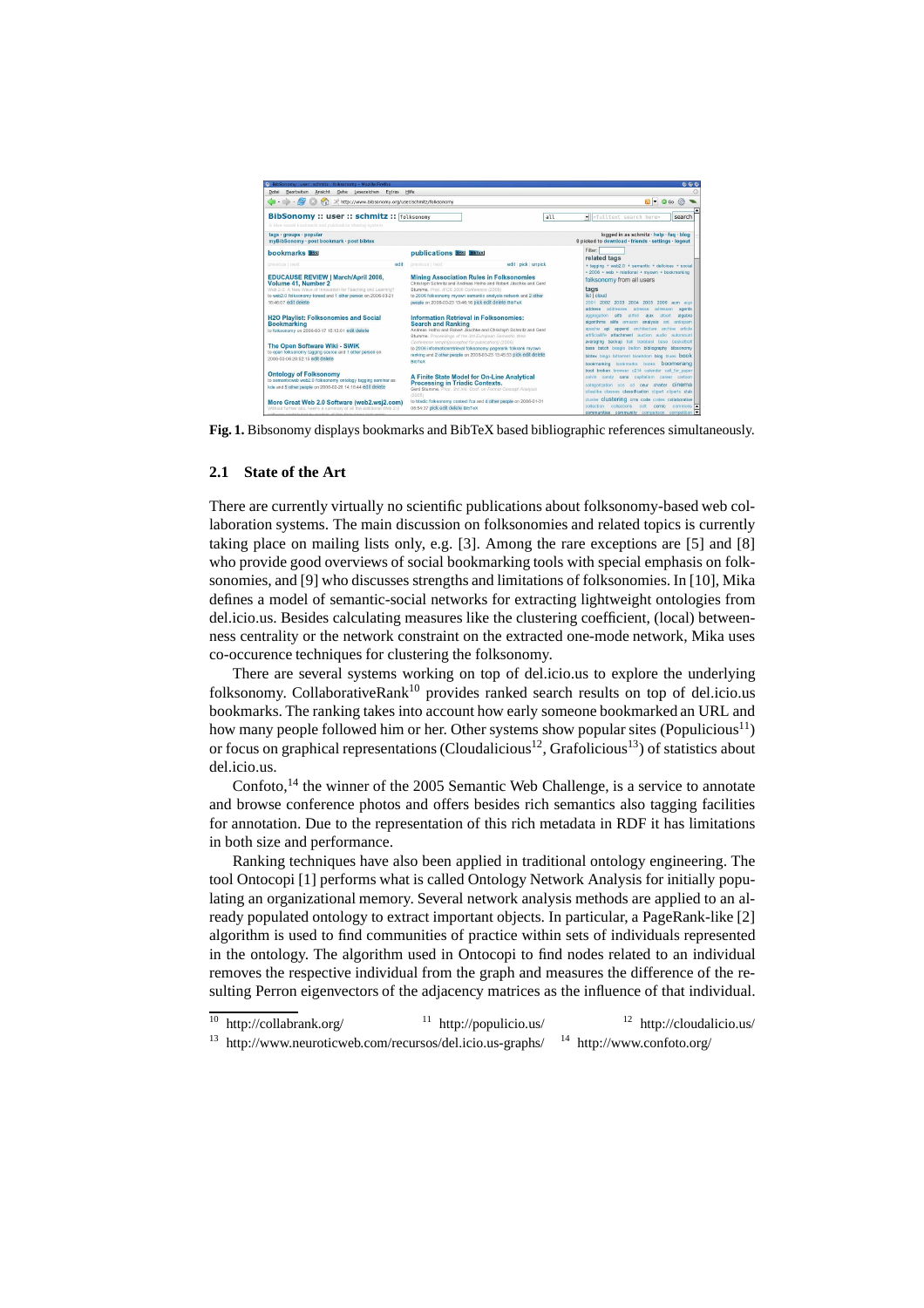This approach differs insofar from our proposed method, as it tracks which nodes benefit from the removal of the invidual, instead of actually preferring the individual and measuring which related nodes are more influenced than others.

#### **2.2 A Formal Model for Folksonomies**

A folksonomy describes the users, resources, and tags, and the user-based assignment of tags to resources. We present here a formal definition of folksonomies, which is also underlying our BibSonomy system.

**Definition 1.** *A* folksonomy *is a tuple*  $\mathbb{F} := (U, T, R, Y, \prec)$  *where* 

- **–** U*,* T *, and* R *are finite sets, whose elements are called* users*,* tags *and* resources*, resp.,*
- $\mathcal{L}$  **is a ternary relation between them, i.e.,**  $Y \subseteq U \times T \times R$ , called tag assignments *(TAS for short), and*
- $\prec$  *is a user-specific subtag/supertag-relation, i.e.,*  $\prec \subseteq U \times T \times T$ *, called sub*tag/supertag relation*.*

*The* personomy  $\mathbb{P}_u$  *of a given user*  $u \in U$  *is the restriction of*  $\mathbb F$  *to*  $u$ *, i.e.,*  $\mathbb{P}_u$  :=  $(T_u, R_u, I_u, \prec_u)$  *with*  $I_u := \{(t, r) \in T \times R \mid (u, t, r) \in Y\}$ ,  $T_u := \pi_1(I_u)$ ,  $R_u :=$  $\pi_2(I_u)$ *, and*  $\prec_u := \{(t_1, t_2) \in T \times T \mid (u, t_1, t_2) \in \prec\}$ *, where*  $\pi_i$  *denotes the projection on the* i*th dimension.*

Users are typically described by their user ID, and tags may be arbitrary strings. What is considered as a resource depends on the type of system. For instance, in del.icio.us, the resources are URLs, and in flickr, the resources are pictures. From an implementation point of view, resources are internally represented by some ID.

In this paper, we do not make use of the subtag/supertag relation for sake of simplicity. I. e.,  $\prec = \emptyset$ , and we will simply note a folksonomy as a quadruple  $\mathbb{F} := (U, T, R, Y)$ . This structure is known in Formal Concept Analysis [14, 4] as a *triadic context* [7, 13]. An equivalent view on folksonomy data is that of a tripartite (undirected) hypergraph  $G = (V, E)$ , where  $V = U \cup T \cup R$  is the set of nodes, and  $E = \{ \{u, t, r\} \mid (u, t, r) \in Y \}$ is the set of hyperedges.

#### **2.3 Del.ico.us — A Folksonomy-Based Social Bookmark System**

In order to evaluate our retrieval technique detailed in the next section, we have analyzed the popular social bookmarking sytem del.icio.us, which is a server-based system with a simple-to-use interface that allows users to organize and share bookmarks on the internet. It is able to store in addition to the URL a description, an extended description, and tags (i. e., arbitrary labels). We chose del.icio.us rather than our own system, BibSonomy, as the latter went online only after the time of writing of this article.

For our experiments, we collected data from the del.ico.us system in the following way. Initially we used wget starting from the top page of del.ico.us to obtain nearly 6900 users and 700 tags as a starting set. Out of this dataset we extracted all users and resources (i. e., del.icio.us' MD5-hashed urls). From July 27 to 30, 2005, we downloaded in a recursive manner user pages to get new resources, and resource pages to get new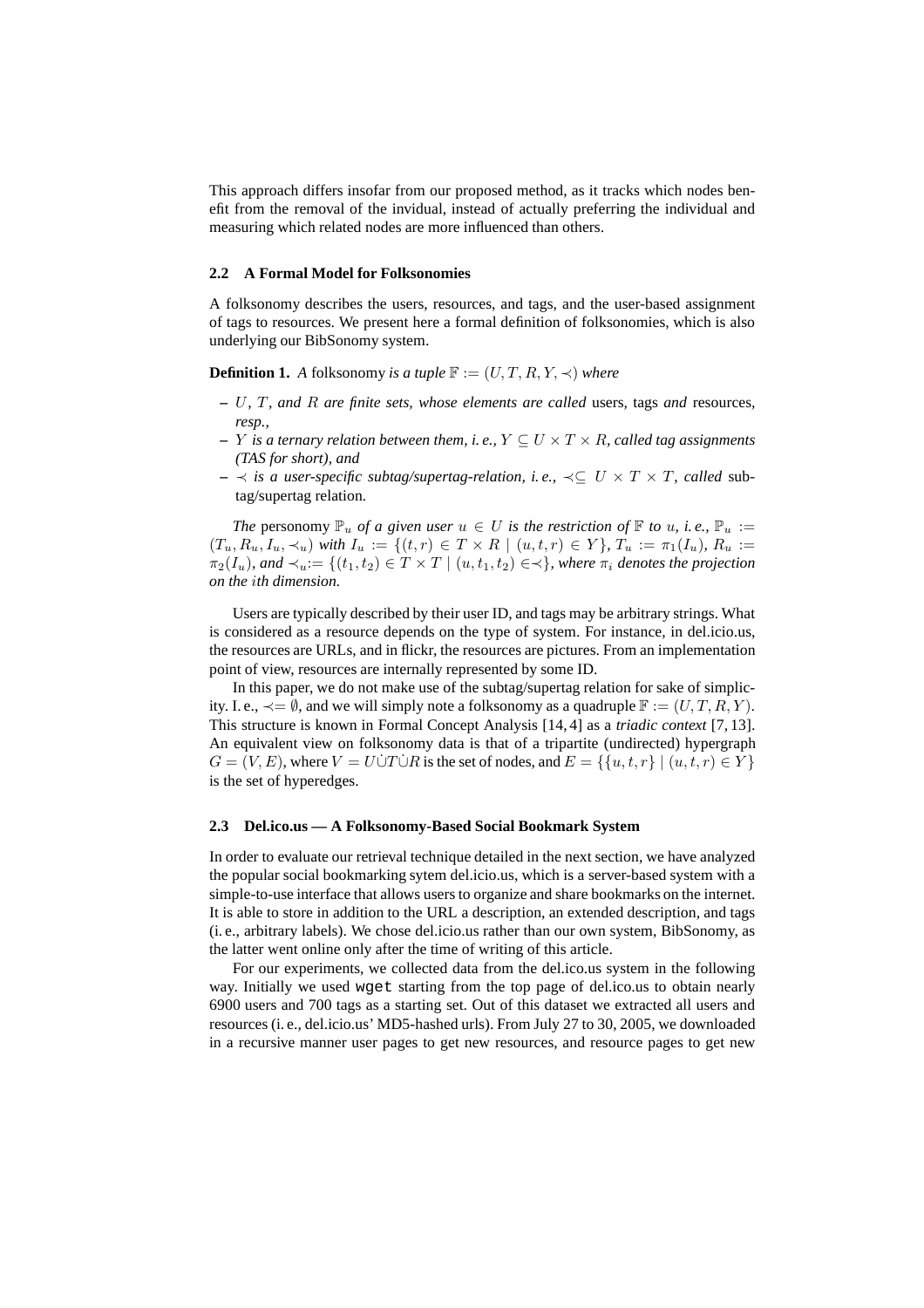

**Fig. 2.** Number of TAS occurrences for tags, users, resources in del.icio.us

users. Furthermore we monitored the del.icio.us start page to gather additional users and resources. This way we collected a list of several thousand usernames which we used for accessing the first 10000 resources each user had tagged. From the collected data we finally took the user files to extract resources, tags, dates, descriptions, extended descriptions, and the corresponding username.

We obtained a core folksonomy with  $|U| = 75,242$  users,  $|T| = 533,191$  tags and  $|R| = 3,158,297$  resources, related by in total  $|Y| = 17,362,212$  TAS.<sup>15</sup> After inserting this dataset into a MySQL database, we were able to perform our evaluations, as described in the following sections.

As expected, the tagging behavior in del.icio.us shows a power law distribution, see Figure 2. This figure presents the percentage of tags, users, and resources, respectively, which occur in a given number of TAS. For instance, the rightmost '+' indicates that a fraction of  $2.19 \cdot 10^{-6}$  of all tags (i. e. one tag) occurs 415950 times – in this case it is the empty tag. The next '+' shows that one tag ("web") occurs 238891 times, and so on. One observes that while the tags follow a power law distribution very strictly, the plot for users and resources levels off for small numbers of occurrences. Based on this observation, we estimate to have crawled most of the tags, while many users and resources are still missing from the dataset. A probable reason is that many users only try posting a single resource, often without entering any tags (the empty tag is the most frequent one in the dataset), before they decide not to use the system anymore. These users and resources are very unlikely to be connected with others at all (and they only appear for a short period on the del.icio.us start page), so that they are not included in our crawl.

<sup>15</sup> 4,313 users additionally organised 113,562 of the tags with 6,527 so-called *bundles*. The bundles will not be discussed in this paper; they can be interpreted as one level of the  $\prec$  relation.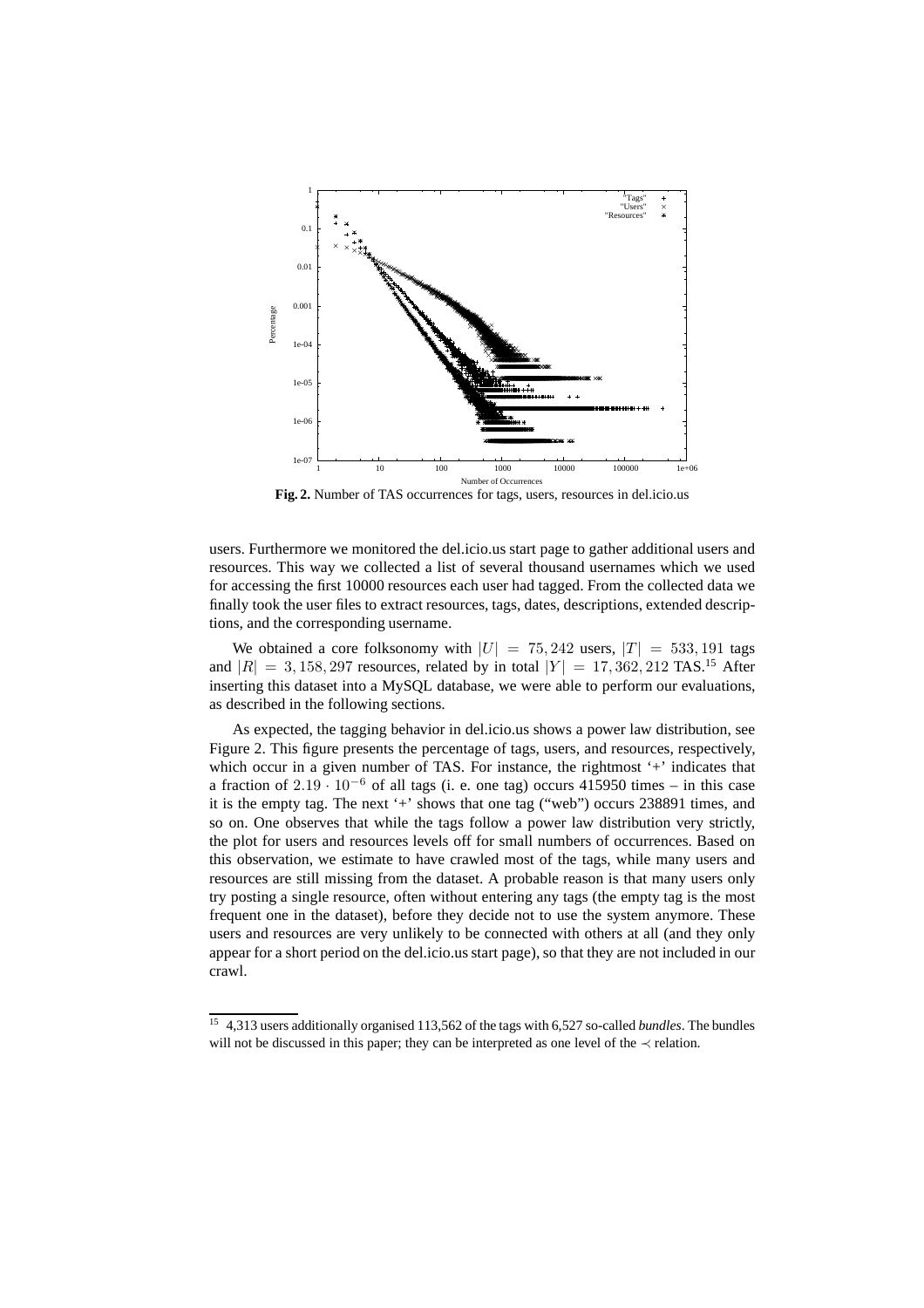## **3 Ranking in Folksonomies using Adapted PageRank**

Current folksonomy tools such as del.icio.us provide only very limited search support in addition to their browsing interface. Searching can be performed over the text of tags and resource descriptions, but no ranking is done apart from ordering the hits in reverse chronological order. Using traditional information retrieval, folksonomy contents can be searched textually. However, as the documents consist of short text snippets only (usually a description, e. g. the web page title, and the tags themselves), ordinary ranking schemes such as TF/IDF are not feasible.

As shown in Section 2.2, a folksonomy induces a graph structure which we will exploit for ranking in this section. Our *FolkRank* algorithm is inspired by the seminal PageRank algorithm [2]. The PageRank weight-spreading approach cannot be applied directly on folksonomies because of the different nature of folksonomies compared to the web graph (undirected triadic hyperedges instead of directed binary edges). In the following we discuss how to overcome this problem.

## **3.1 Adaptation of PageRank**

We implement the weight-spreading ranking scheme on folksonomies in two steps. First, we transform the hypergraph between the sets of users, tags, and resources into an undirected, weighted, tripartite graph. On this graph, we apply a version of PageRank that takes into account the edge weights.

**Converting the Folksonomy into an Undirected Graph.** First we convert the folksonomy  $\mathbb{F} = (U, T, R, Y)$  into an *un*directed tripartite graph  $\mathbb{G}_{\mathbb{F}} = (V, E)$  as follows.

- 1. The set  $V$  of nodes of the graph consists of the disjoint union of the sets of tags, users and resources:  $V = U\dot{\cup}T\dot{\cup}R$ . (The tripartite structure of the graph can be exploited later for an efficient storage of the – sparse – adjacency matrix and the implementation of the weight-spreading iteration in the FolkRank algorithm.)
- 2. All co-occurrences of tags and users, users and resources, tags and resources become undirected, weighted edges between the respective nodes:  $E = \{ \{u, t\}, \{t, r\}, \{u, r\} \}$  $(u, t, r) \in Y$ , with each edge  $\{u, t\}$  being weighted with  $|\{r \in R : (u, t, r) \in Y\}|$ , each edge  $\{t, r\}$  with  $|\{u \in U : (u, t, r) \in Y\}|$ , and each edge  $\{u, r\}$  with  $|\{t \in T : (u, t, r) \in Y\}|.$

**Folksonomy-Adapted Pagerank.** The original formulation of PageRank [2] reflects the idea that a page is important if there many pages linking to it, and if those pages are important themselves. The distribution of weights can thus be described as the fixed point of a weight passing scheme on the web graph. This idea was extended in a similar fashion to bipartite subgraphs of the web in HITS [6] and to n-ary directed graphs in [15]). We employ the same underlying principle for our ranking scheme in folksonomies. The basic notion is that a resource which is tagged with important tags by important users becomes important itself. The same holds, symmetrically, for tags and users. Thus we have a graph of vertices which are mutually reinforcing each other by spreading their weights.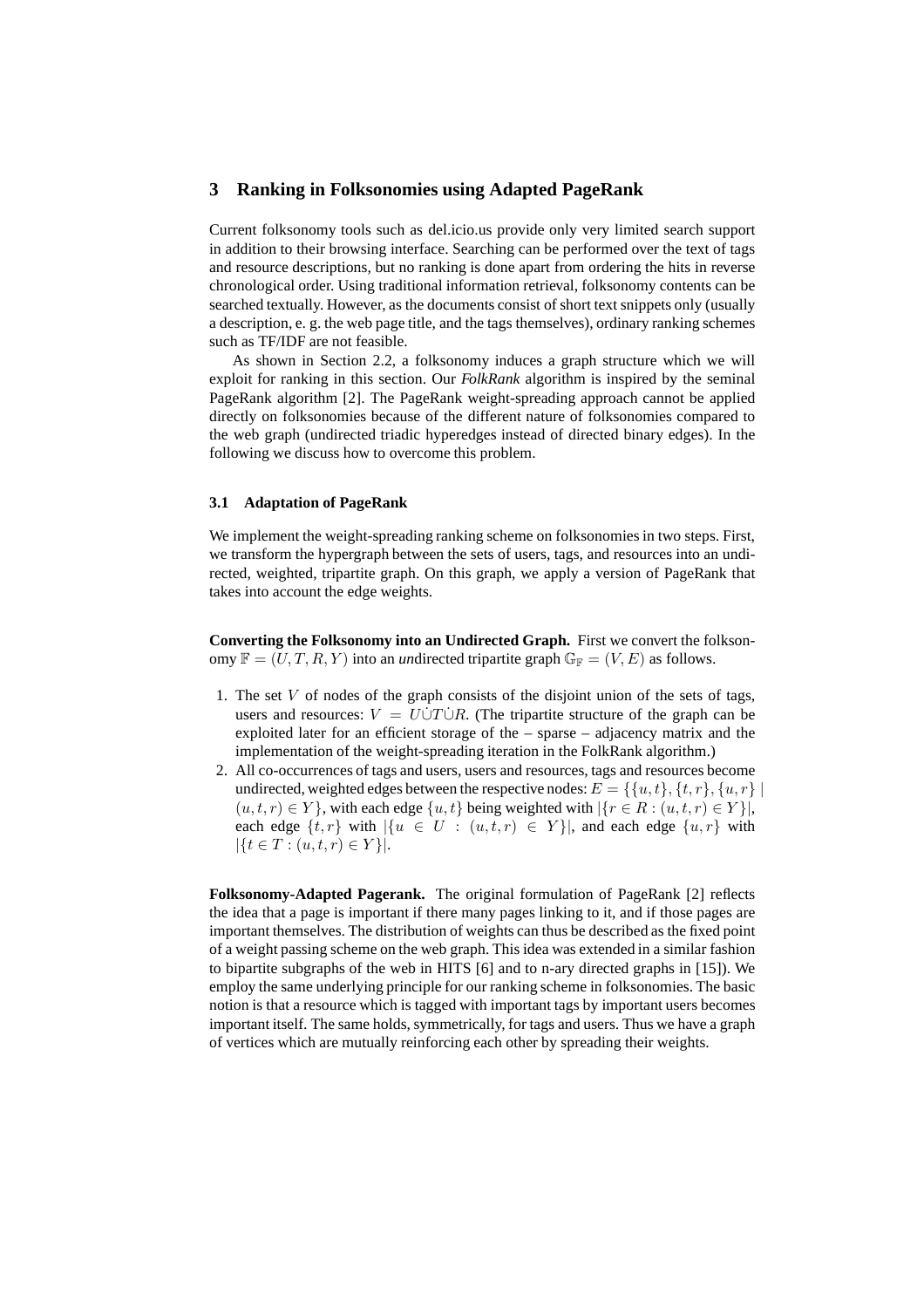Like PageRank, we employ the random surfer model, a notion of importance for web pages that is based on the idea that an idealized random web surfer normally follows hyperlinks, but from time to time randomly jumps to a new webpage without following a link. This results in the following definition of the rank of the vertices of the graph the entries in the fixed point  $\vec{w}$  of the weight spreading computation  $\vec{w} \leftarrow dA \vec{w} + (1 - d)\vec{p}$ , where  $\vec{w}$  is a weight vector with one entry for each web page, A is the row-stochastic<sup>16</sup> version of the adjacency matrix of the graph  $G_F$  defined above,  $\vec{p}$  is the random surfer component, and  $d \in [0, 1]$  is determining the influence of  $\vec{p}$ . In the original PageRank,  $\vec{p}$ is used to outweigh the loss of weight on web pages without outgoing links. Usually, one will choose  $\vec{p} = 1$ , i. e., the vector composed by 1's. In order to compute personalized PageRanks, however,  $\vec{p}$  can be used to express user preferences by giving a higher weight to the components which represent the user's preferred web pages.

We employ a similar motivation for our ranking scheme in folksonomies. The basic notion is that a resource which is tagged with important tags by important users becomes important itself. The same holds, symmetrically, for tags and users, thus we have a tripartite graph in which the vertices are mutually reinforcing each other by spreading their weights. Formally, we spread the weight as follows:

$$
\vec{w} \leftarrow \alpha \vec{w} + \beta A \vec{w} + \gamma \vec{p} \tag{1}
$$

where A is the row-stochastic version of the adjacency matrix of  $\mathbb{G}_F$ ,  $\vec{p}$  is a preference vector,  $\alpha, \beta, \gamma \in [0, 1]$  are constants with  $\alpha + \beta + \gamma = 1$ . The constant  $\alpha$  is intended to regulate the speed of convergence, while the proportion between  $\beta$  and  $\gamma$  controls the influence of the preference vector.

We call the iteration according to Equation 1 – until convergence is achieved – the *Adapted PageRank* algorithm. Note that, if  $||\vec{w}||_1 = ||\vec{p}||_1$  holds,<sup>17</sup> the sum of the weights in the system will remain constant. The influence of different settings of the parameters  $\alpha$ ,  $\beta$ , and  $\gamma$  is discussed below.

As the graph  $G_F$  is undirected, part of the weight that went through an edge at moment t will flow back at  $t + 1$ . The results are thus rather similar (but not identical) to a ranking that is simply based on edge degrees, as we will see now. The reason for applying the more expensive PageRank approach nonetheless is that its random surfer vector allows for topic-specific ranking, as we will discuss in the next section.

#### **3.2 Results for Adapted PageRank**

We have evaluated the Adapted PageRank on the del.ico.us dataset described in Section 2.3. As there exists no 'gold standard ranking' on these data, we evaluate our results empirically.

First, we studied the speed of convergence. We let  $\vec{p} := 1$  (the vector having 1 in all components), and varied the parameter settings. In all settings, we discovered that  $\alpha \neq 0$  slows down the convergence rate. For instance, for  $\alpha = 0.35, \beta = 0.65, \gamma = 0$ , 411 iterations were needed, while  $\alpha = 0, \beta = 1, \gamma = 0$  returned the same result in only 320 iterations. It turns out that using  $\gamma$  as a damping factor by spreading equal weight

<sup>&</sup>lt;sup>16</sup> I. e., each row of the matrix is normalized to 1 in the 1-norm. <sup>17</sup> ... and if there are no rank sinks – but this holds trivially in our graph  $G_F$ .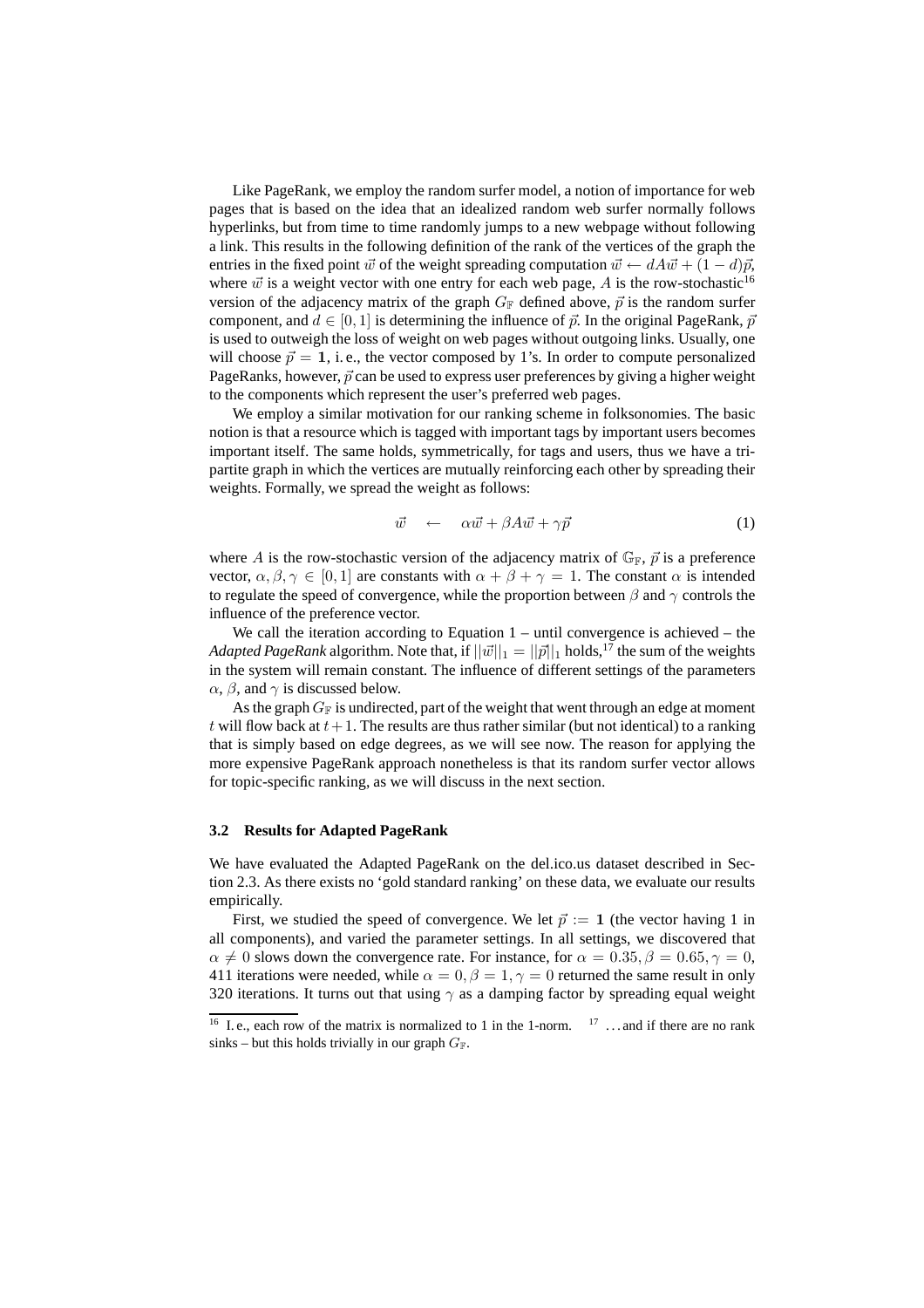**Table 1.** Folksonomy Adapted PageRank applied without preferences (called *baseline*)

|                                                                            | Tag                                    | ad. PageRank                                            | User                                                                | ad. PageRank |           |              |
|----------------------------------------------------------------------------|----------------------------------------|---------------------------------------------------------|---------------------------------------------------------------------|--------------|-----------|--------------|
|                                                                            | system:unfiled 0.0078404               |                                                         | shankar                                                             | 0.0007389    |           |              |
|                                                                            | 0,0044031<br>web                       |                                                         | notmuch                                                             | 0,0007379    |           |              |
|                                                                            | blog                                   | 0,0042003                                               | fritz                                                               | 0,0006796    |           |              |
|                                                                            | design                                 | 0.0041828                                               | ubi.quito.us                                                        | 0.0006171    |           |              |
|                                                                            | software                               | 0,0038904                                               | weev                                                                | 0,0005044    |           |              |
|                                                                            | music                                  | 0,0037273                                               | kof2002                                                             | 0,0004885    |           |              |
|                                                                            | programming                            | 0,0037100                                               | ukquake                                                             | 0.0004844    |           |              |
|                                                                            | css                                    | 0,0030766                                               | gearhead                                                            | 0,0004820    |           |              |
|                                                                            | reference                              | 0,0026019                                               | angusf                                                              | 0,0004797    |           |              |
|                                                                            | linux                                  | 0,0024779                                               | johncollins                                                         | 0.0004668    |           |              |
|                                                                            | tools                                  | 0,0024147                                               | mshook                                                              | 0,0004556    |           |              |
|                                                                            | news                                   | 0,0023611                                               | frizzlebiscuit<br>0,0004543                                         |              |           |              |
|                                                                            | art                                    | 0,0023358                                               | rafaspol<br>0.0004535                                               |              |           |              |
|                                                                            | blogs                                  | 0,0021035                                               | xiombarg                                                            | 0,0004520    |           |              |
|                                                                            | politics                               | 0,0019371                                               | tidesonar02                                                         | 0,0004355    |           |              |
|                                                                            | iava                                   | 0,0018757                                               | cyrusnews                                                           | 0,0003829    |           |              |
|                                                                            | javascript                             | 0,0017610                                               | bldurling                                                           | 0,0003727    |           |              |
|                                                                            | mac                                    | 0,0017252                                               | onpause_tv_anytime 0,0003600                                        |              |           |              |
|                                                                            | games                                  | 0,0015801                                               | cataracte                                                           | 0,0003462    |           |              |
|                                                                            | photography                            | 0,0015469                                               | triple_entendre                                                     | 0,0003419    |           |              |
|                                                                            | fun                                    | 0,0015296                                               | kayodeok                                                            | 0,0003407    |           |              |
| URL                                                                        |                                        |                                                         |                                                                     |              |           | ad. PageRank |
| http://slashdot.org/                                                       |                                        |                                                         |                                                                     |              |           | 0,0002613    |
| http://pchere.blogspot.com/2005/02/absolutely-delicious-complete-tool.html |                                        | 0,0002320                                               |                                                                     |              |           |              |
| http://script.aculo.us/                                                    | 0.0001770                              |                                                         |                                                                     |              |           |              |
|                                                                            |                                        |                                                         | http://www.adaptivepath.com/publications/essays/archives/000385.php |              | 0,0001654 |              |
|                                                                            |                                        | http://johnvey.com/features/deliciousdirector/          |                                                                     |              | 0,0001593 |              |
|                                                                            | http://en.wikipedia.org/wiki/Main_Page |                                                         |                                                                     |              |           | 0,0001407    |
| http://www.flickr.com/                                                     |                                        |                                                         |                                                                     |              |           | 0,0001376    |
| http://www.goodfonts.org/                                                  |                                        | 0,0001349                                               |                                                                     |              |           |              |
|                                                                            | http://www.43folders.com/              |                                                         |                                                                     |              |           | 0,0001160    |
| http://www.csszengarden.com/                                               |                                        | 0,0001149                                               |                                                                     |              |           |              |
| http://wellstyled.com/tools/colorscheme2/index-en.html                     |                                        | 0,0001108                                               |                                                                     |              |           |              |
| http://pro.html.it/esempio/nifty/                                          |                                        | 0,0001070                                               |                                                                     |              |           |              |
| http://www.alistapart.com/                                                 |                                        | 0,0001059                                               |                                                                     |              |           |              |
| http://postsecret.blogspot.com/                                            |                                        | 0,0001058                                               |                                                                     |              |           |              |
| http://www.beelerspace.com/index.php?p=890                                 |                                        | 0,0001035                                               |                                                                     |              |           |              |
| http://www.techsupportalert.com/best_46_free_utilities.htm                 |                                        | 0,0001034                                               |                                                                     |              |           |              |
| http://www.alvit.de/web-dev/                                               | 0,0001020                              |                                                         |                                                                     |              |           |              |
| http://www.technorati.com/                                                 | 0,0001015                              |                                                         |                                                                     |              |           |              |
|                                                                            | http://www.lifehacker.com/             |                                                         |                                                                     |              | 0.0001009 |              |
|                                                                            |                                        | http://www.lucazappa.com/brilliantMaker/buttonImage.php |                                                                     |              |           | 0,0000992    |
| http://www.engadget.com/                                                   |                                        | 0,0000984                                               |                                                                     |              |           |              |
|                                                                            |                                        |                                                         |                                                                     |              |           |              |

to each node in each iteration speeds up the convergence considerably by a factory of approximately 10 (e.g., 39 iterations for  $\alpha = 0$ ,  $\beta = 0.85$ ,  $\gamma = 0.15$ ).

Table 1 shows the result of the adapted PageRank algorithm for the 20 most important tags, users and resources computed with the parameters  $\alpha = 0.35, \beta = 0.65, \gamma = 0$ (which equals the result for  $\alpha = 0, \beta = 1, \gamma = 0$ ). Tags get the highest ranks, followed by the users, and the resources. Therefore, we present their rankings in separate lists.

As we can see from the tag table, the most important tag is "system:unfiled" which is used to indicate that a user did not assign any tag to a resource. It is followed by "web", "blog", "design" etc. This corresponds more or less to the rank of the tags given by the overall tag count in the dataset. The reason is that the graph  $G_F$  is undirected. We face thus the problem that, in the Adapted PageRank algorithm, weights that flow in one direction of an edge will basically 'swash back' along the same edge in the next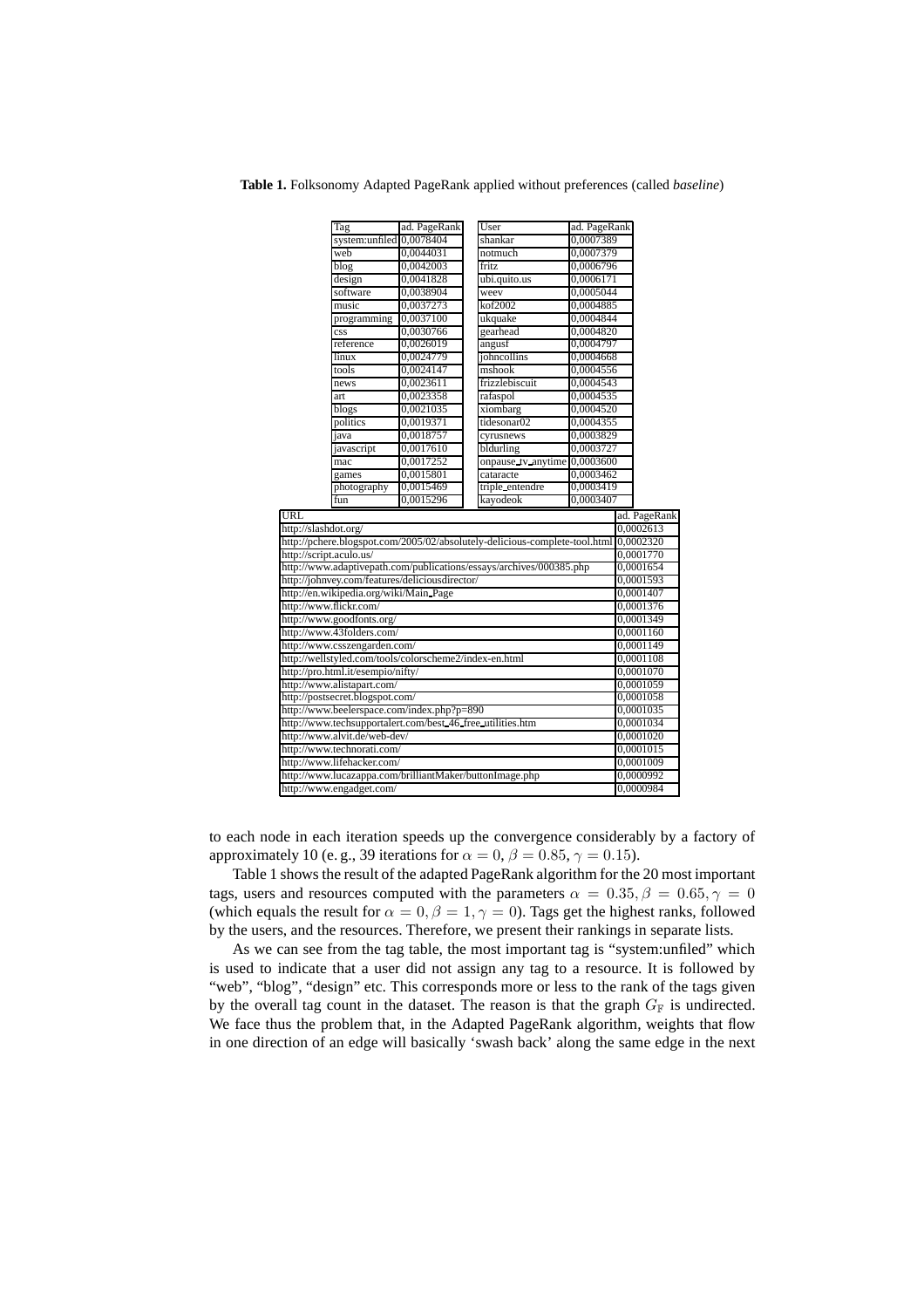iteration. Therefore the resulting is very similar (although not equal!) to a ranking based on counting edge degrees.

The resource ranking shows that Web 2.0 web sites like Slashdot, Wikipedia, Flickr, and a del.icio.us related blog appear in top positions. This is not surprising, as early users of del.ico.us are likely to be interested in Web 2.0 in general. This ranking correlates also strongly with a ranking based on edge counts.

The results for the top users are of more interest as different kinds of users appear. As all top users have more than 6000 bookmarks; "notmuch" has a large amount of tags, while the tag count of "fritz" is considerably smaller.

To see how good the topic-specific ranking by Adapted PageRank works, we combined it with term frequency, a standard information retrieval weighting scheme. To this end, we downloaded all 3 million web pages referred to by a URL in our dataset. From these, we considered all plain text and html web pages, which left 2.834.801 documents. We converted all web pages into ASCII and computed an inverted index. To search for a term as in a search engine, we retrieved all pages containing the search term and ranked them by  $tf(t) \cdot \vec{w}[v]$  where  $tf(t)$  is the term frequency of search term t in page v, and  $\vec{w}[v]$ is the Adapted PageRank weight of  $v$ .

Although this is a rather straightforward combination of two successful retrieval techniques, our experiments with different topic-specific queries indicate that this adaptation of PageRank does not work very well. For instance, for the search term "football", the del.icio.us homepage showed up as the first result. Indeed, most of the highly ranked pages have nothing to do with football.

Other search terms provided similar results. Apparently, the overall structure of the – undirected – graph overrules the influence of the preference vector. In the next section, we discuss how to overcome this problem.

## **4 FolkRank – Topic-Specific Ranking in Folksonomies**

In order to reasonably focus the ranking around the topics defined in the preference vector, we have developed a differential approach, which compares the resulting rankings with and without preference vector. This resulted in our new *FolkRank* algorithm.

#### **4.1 The FolkRank Algorithm**

The FolkRank algorithm computes a topic-specific ranking in a folksonomy as follows:

- 1. The preference vector  $\vec{p}$  is used to determine the topic. It may have any distribution of weights, as long as  $||\vec{w}||_1 = ||\vec{p}||_1$  holds. Typically a single entry or a small set of entries is set to a high value, and the remaining weight is equally distributed over the other entries. Since the structure of folksonomies is symmetric, we can define a topic by assigning a high value to either one or more tags and/or one or more users and/or one or more resources.
- 2. Let  $\vec{w_0}$  be the fixed point from Equation (1) with  $\beta = 1$ .
- 3. Let  $\vec{w_1}$  be the fixed point from Equation (1) with  $\beta < 1$ .
- 4.  $\vec{w} := \vec{w_1} \vec{w_0}$  is the final weight vector.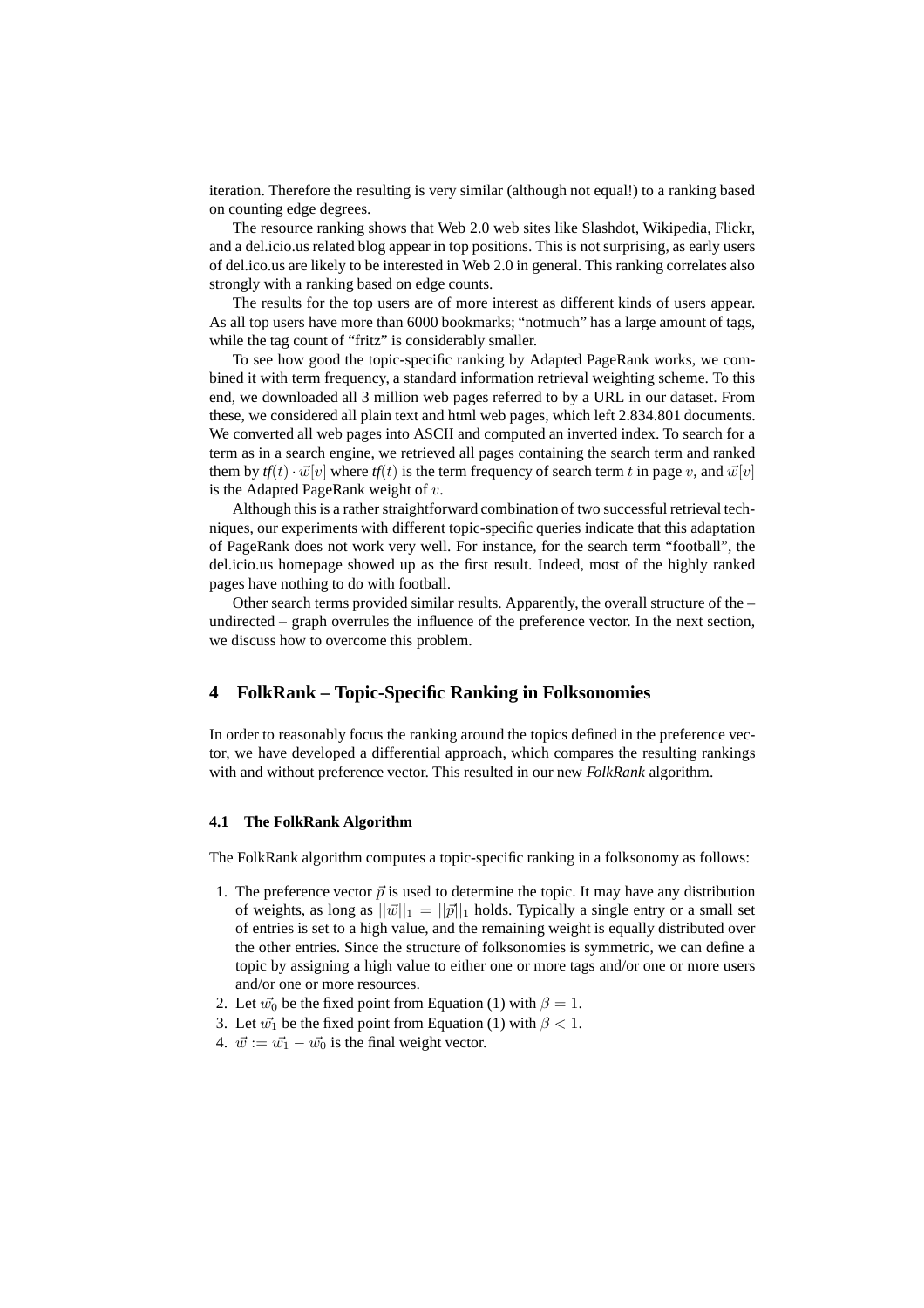Thus, we compute the winners and losers of the mutual reinforcement of resources when a user preference is given, compared to the baseline without a preference vector. We call the resulting weight  $\vec{w}[x]$  of an element x of the folksonomy the *FolkRank* of x.

Whereas the Adapted PageRank provides one global ranking, independent of any preferences, FolkRank provides one topic-specific ranking for each given preference vector. Note that a topic can be defined in the preference vector not only by assigning higher weights to specific tags, but also to specific resources and users. These three dimensions can even be combined in a mixed vector. Similarly, the ranking is not restricted to resources, it may as well be applied to tags and to users. We will show below that indeed the rankings on all three dimensions provide interesting insights.

#### **4.2 Comparing FolkRank with Adapted PageRank**

To analyse the proposed FolkRank algorithm, we generated rankings for several topics, and compared them with the ones obtained from Adapted PageRank. We will here discuss two sets of search results, one for the tag "boomerang", and one for the URL http.//www.semanticweb.org. Our other experiments all provided similar results.

The leftmost part of Table 2 contains the ranked list of tags according to their weights from the Adapted PageRank by using the parameters  $\alpha = 0.2$ ,  $\beta = 0.5$ ,  $\gamma = 0.3$ , and 5 as a weight for the tag "boomerang" in the preference vector  $\vec{p}$ , while the other elements were given a weight of 0. As expected, the tag "boomerang" holds the first position while tags like "shop" or "wood" which are related are also under the Top 20. The tags "software", "java", "programming" or "web", however, are on positions 4 to 7, but have nothing to do with "boomerang". The only reason for their showing up is that they are frequently used in del.icio.us (cf. Table 1). The second column from the left in Table 2 contains the results of our FolkRank algorithm, again for the tag "boomerang". Intuitively, this ranking is better, as the globally frequent words disappear and related words like "wood" and "construction" are ranked higher.

A closer look reveals that this ranking still contains some unexpected tags; "kassel" or "rdf" are for instance not obviously related to "boomerang". An analysis of the user ranking (not displayed) explains this fact. The top-ranked user is "schm4704", and he has indeed many bookmarks about boomerangs. A FolkRank run with preference weight 5 for user "schm4704" shows his different interests, see the rightmost column in Table 2. His main interest apparently is in boomerangs, but other topics show up as well. In particular, he has a strong relationship to the tags "kassel" and "rdf". When a community in del.ico.us is small (such as the boomerang community), already a single user can thus provide a strong bridge to other communities, a phenomenon that is equally observed in small social communities.

A comparison of the FolkRank ranking for user "schm4704" with the Adapted PageRank result for him (2nd ranking from left) confirms the initial finding from above, that the Adapted PageRank ranking contains many globally frequent tags, while the FolkRank ranking provides more personal tags. While the differential nature of the FolkRank algorithm usually pushes down the globally frequent tags such as "web", though, this happens in a differentiated manner: FolkRank will keep them in the top positions, *if* they are indeed relevant to the user under consideration. This can be seen for example for the tags "web" and "java". While the tag "web" appears in schm4704's tag list – but not very of-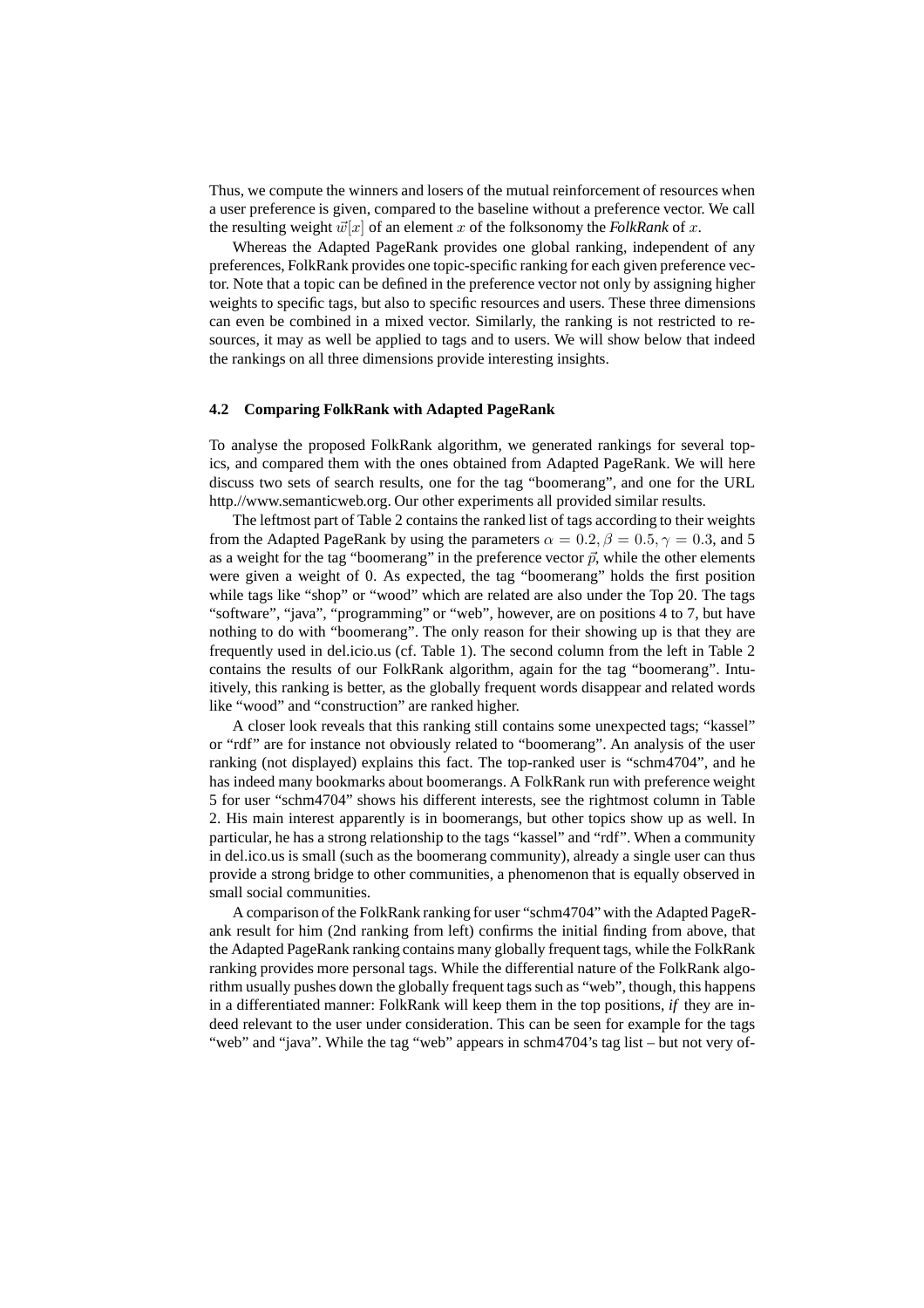**Table 2.** Ranking results for the tag "boomerang" (two left at top: Adapted PageRank and FolkRank for tags, middle: FolkRank for URLs) and for the user "schm4704" (two right at top: Adapted PageRank and FolkRank for tags, bottom: FolkRank for URLs)

| Tag            | ad. PRank                                                                                                              | Tag                                                                   | FolkRank  | Tag            | ad. PRank | Tag        |                        |           | FolkRank  |
|----------------|------------------------------------------------------------------------------------------------------------------------|-----------------------------------------------------------------------|-----------|----------------|-----------|------------|------------------------|-----------|-----------|
| boomerang      | 0,4036883                                                                                                              | boomerang                                                             | 0,4036867 | boomerang      | 0,0093549 | boomerang  |                        |           | 0,0093533 |
| shop           | 0,0069058                                                                                                              | shop                                                                  | 0,0066477 | lang:ade       | 0,0068111 | lang:de    |                        |           | 0,0068028 |
| lang:de        | 0,0050943                                                                                                              | lang:de                                                               | 0,0050860 | shop           | 0,0052600 | shop       |                        |           | 0,0050019 |
| software       | 0,0016797                                                                                                              | wood                                                                  | 0,0012236 | java           | 0,0052050 | java       |                        |           | 0,0033293 |
| java           | 0,0016389                                                                                                              | kassel                                                                | 0,0011964 | web            | 0,0049360 | kassel     |                        |           | 0,0032223 |
| programming    | 0,0016296                                                                                                              | construction                                                          | 0,0010828 | programming    | 0,0037894 | network    |                        |           | 0,0028990 |
| web            | 0,0016043                                                                                                              | plans                                                                 | 0,0010085 | software       | 0,0035000 | rdf        |                        |           | 0,0028758 |
| reference      | 0,0014713                                                                                                              | injuries                                                              | 0,0008078 | network        | 0,0032882 | wood       |                        |           | 0,0028447 |
| system:unfiled | 0,0014199                                                                                                              | pitching                                                              | 0,0007982 | kassel         | 0,0032228 | delicious  |                        |           | 0,0026345 |
| wood           | 0,0012378                                                                                                              | rdf                                                                   | 0,0006619 | reference      | 0,0030699 | semantic   |                        |           | 0,0024736 |
| kassel         | 0,0011969                                                                                                              | semantic                                                              | 0,0006533 | rdf            | 0,0030645 | database   |                        |           | 0,0023571 |
| linux          | 0,0011442                                                                                                              | material                                                              | 0,0006279 | delicious      | 0.0030492 | guitar     |                        |           | 0,0018619 |
| construction   | 0,0011023                                                                                                              | trifly                                                                | 0,0005691 | system:unfiled | 0,0029393 | computing  |                        |           | 0,0018404 |
| plans          | 0,0010226                                                                                                              | network                                                               | 0,0005568 | linux          | 0,0029393 | cinema     |                        |           | 0,0017537 |
| network        | 0,0009460                                                                                                              | webring                                                               | 0,0005552 | wood           | 0,0028589 | lessons    |                        |           | 0,0017273 |
| rdf            | 0,0008506                                                                                                              | sna                                                                   | 0.0005073 | database       | 0,0026931 | social     |                        |           | 0,0016950 |
|                |                                                                                                                        |                                                                       |           |                |           |            |                        |           |           |
| css            | 0,0008266                                                                                                              | socialnetworkanalysis                                                 | 0,0004822 | semantic       | 0,0025460 |            | documentation          |           | 0,0016182 |
| design         | 0,0008248                                                                                                              | cinema                                                                | 0,0004726 | css            | 0,0024577 | scientific |                        |           | 0,0014686 |
| delicious      | 0,0008097                                                                                                              | erie                                                                  | 0,0004525 | social         | 0,0021969 | filesystem |                        |           | 0,0014212 |
| injuries       | 0,0008087                                                                                                              | riparian                                                              | 0,0004467 | webdesign      | 0,0020650 | userspace  |                        |           | 0,0013490 |
| pitching       | 0,0007999                                                                                                              | erosion                                                               | 0,0004425 | computing      | 0,0020143 | library    |                        |           | 0,0012398 |
| Url            |                                                                                                                        |                                                                       |           |                |           |            | FolkRank               |           |           |
|                |                                                                                                                        | http://www.flight-toys.com/boomerangs.htm                             |           |                |           |            | 0,0047322              |           |           |
|                | http://www.flight-toys.com/                                                                                            |                                                                       |           |                |           |            | 0,0047322              |           |           |
|                |                                                                                                                        |                                                                       |           |                |           |            |                        |           |           |
|                | http://www.bumerangclub.de/                                                                                            |                                                                       |           |                |           |            | 0,0045785              |           |           |
|                | http://www.bumerangfibel.de/                                                                                           |                                                                       |           |                |           |            | 0,0045781              |           |           |
|                |                                                                                                                        | http://www.kutek.net/trifly_mods.php                                  |           |                |           | 0,0032643  |                        |           |           |
|                | http://www.rediboom.de/                                                                                                |                                                                       |           |                |           |            | 0,0032126              |           |           |
|                | http://www.bws-buhmann.de/                                                                                             |                                                                       |           |                |           |            | 0,0032126              |           |           |
|                | http://www.akspiele.de/                                                                                                |                                                                       |           |                |           |            | 0,0031813              |           |           |
|                |                                                                                                                        | http://www.medco-athletics.com/education/elbow_shoulder_injuries/     |           |                |           |            | 0,0031606              |           |           |
|                | http://www.sportsprolo.com/sports%20prolotherapy%20newsletter%20pitching%20injuries.htm 0,0031606                      |                                                                       |           |                |           |            |                        |           |           |
|                | http://www.boomerangpassion.com/english.php                                                                            |                                                                       |           |                |           |            |                        | 0,0031005 |           |
|                | http://www.kuhara.de/bumerangschule/<br>0,0030935                                                                      |                                                                       |           |                |           |            |                        |           |           |
|                | http://www.bumerangs.de/<br>0,0030935                                                                                  |                                                                       |           |                |           |            |                        |           |           |
|                | http://s.webring.com/hub?ring=boomerang<br>0,0030895                                                                   |                                                                       |           |                |           |            |                        |           |           |
|                | http://www.kutek.net/boomplans/plans.php<br>0,0030873                                                                  |                                                                       |           |                |           |            |                        |           |           |
|                | http://www.geocities.com/cmorris32839/jonas_article/<br>0,0030871                                                      |                                                                       |           |                |           |            |                        |           |           |
|                |                                                                                                                        | http://www.theboomerangman.com/                                       |           |                |           |            | 0,0030868              |           |           |
|                |                                                                                                                        | http://www.boomerangs.com/index.html                                  |           |                |           |            | 0,0030867              |           |           |
|                |                                                                                                                        |                                                                       |           |                |           |            |                        |           |           |
|                |                                                                                                                        | http://www.lmifox.com/us/boom/index-uk.htm                            |           |                |           |            | 0,0030867              |           |           |
|                |                                                                                                                        | http://www.sports-boomerangs.com/                                     |           |                |           |            | 0,0030867              |           |           |
|                |                                                                                                                        | http://www.rangsboomerangs.com/                                       |           |                |           |            | 0,0030867              |           |           |
| Url            |                                                                                                                        |                                                                       |           |                |           |            | FolkRank               |           |           |
|                | http://jena.sourceforge.net/                                                                                           |                                                                       |           |                |           |            | 0,0019369              |           |           |
|                |                                                                                                                        | http://www.openrdf.org/doc/users/ch06.html                            |           |                |           |            | 0,0017312              |           |           |
|                |                                                                                                                        | http://dsd.lbl.gov/ hoschek/colt/api/overview-summary.html            |           |                |           |            | 0,0016777              |           |           |
|                | http://librdf.org/                                                                                                     |                                                                       |           |                |           |            | 0,0014402              |           |           |
|                | http://www.hpl.hp.com/semweb/jena2.htm                                                                                 |                                                                       |           |                |           |            | 0.0014326              |           |           |
|                | http://jakarta.apache.org/commons/collections/                                                                         |                                                                       |           |                |           |            | 0,0014203              |           |           |
|                |                                                                                                                        |                                                                       |           |                |           |            | 0,0012839              |           |           |
|                | http://www.aktors.org/technologies/ontocopi/                                                                           |                                                                       |           |                |           |            | 0,0012734              |           |           |
|                | http://eventseer.idi.ntnu.no/                                                                                          |                                                                       |           |                |           |            |                        |           |           |
|                | http://tangra.si.umich.edu/ radev/                                                                                     |                                                                       |           |                |           |            | 0,0012685              |           |           |
|                | http://www.cs.umass.edu/ mccallum/                                                                                     |                                                                       |           |                |           |            | 0,0012091              |           |           |
|                |                                                                                                                        | http://www.w3.org/TR/rdf-sparql-query/                                |           |                |           |            | 0,0011945<br>0,0011930 |           |           |
|                |                                                                                                                        | http://ourworld.compuserve.com/homepages/graeme_birchall/HTM_COOK.HTM |           |                |           |            |                        |           |           |
|                |                                                                                                                        | http://www.emory.edu/EDUCATION/mfp/Kuhn.html                          |           |                |           |            | 0,0011880              |           |           |
|                |                                                                                                                        | http://www.hpl.hp.com/semweb/rdql.htm                                 |           |                |           |            |                        | 0,0011860 |           |
|                |                                                                                                                        | http://jena.sourceforge.net/javadoc/index.html                        |           |                |           |            |                        | 0,0011860 |           |
|                | http://www.geocities.com/mailsoftware42/db/                                                                            |                                                                       |           |                |           |            | 0,0011838              |           |           |
|                | http://www.quirksmode.org/                                                                                             |                                                                       |           |                |           |            | 0,0011327              |           |           |
|                |                                                                                                                        | http://www.kde.cs.uni-kassel.de/lehre/ss2005/googlespam               |           |                |           |            | 0,0011110              |           |           |
|                | http://www.powerpage.org/cgi-bin/WebObjects/powerpage.woa/wa/story?newsID=14732 0,0010402                              |                                                                       |           |                |           |            |                        |           |           |
|                |                                                                                                                        |                                                                       |           |                |           |            | 0,0010329              |           |           |
|                | http://www.vaughns-1-pagers.com/internet/google-ranking-factors.htm<br>http://www.cl.cam.ac.uk/Research/SRG/netos/xen/ |                                                                       |           |                |           |            | 0,0010326              |           |           |
|                |                                                                                                                        |                                                                       |           |                |           |            |                        |           |           |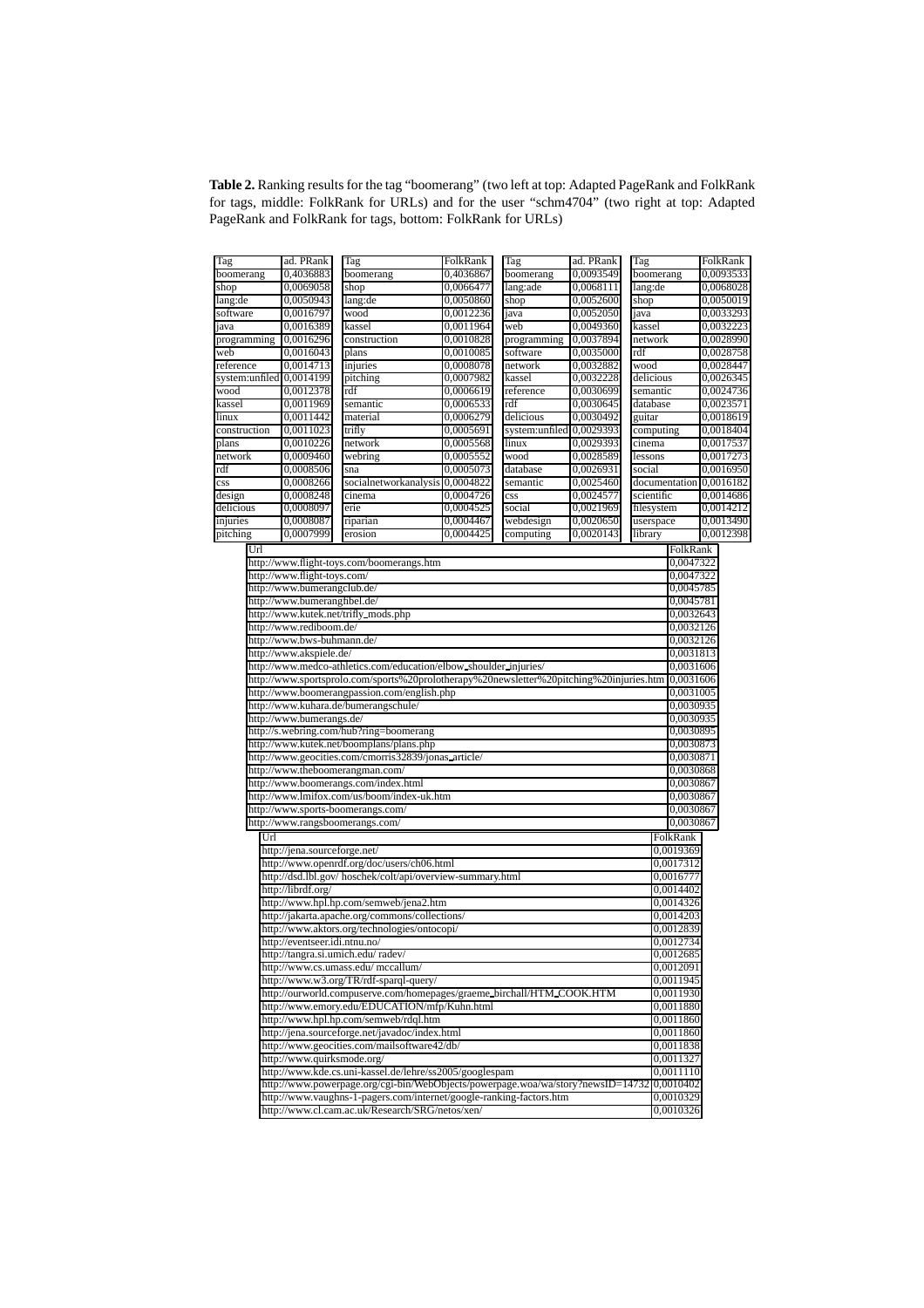ten, "java" is a very important tag for that user. This is reflected in the FolkRank ranking: "java" remains in the Top 5, while "web" is pushed down in the ranking.

The ranking of the resources for the tag "boomerang" given in the middle of Table 2 also provides interesting insights. As shown in the table, many boomerang related web pages show up (their topical relatedness was confirmed by a boomerang aficionado). Comparing the Top 20 web pages of "boomerang" with the Top 20 pages given by the "schm4704" ranking, there is no "boomerang" web page in the latter. This can be explained by analysing the tag distribution of this user. While "boomerang" is the most frequent tag for this user, in del.icio.us, "boomerang" appears rather infrequently. The first boomerang web page in the "schm4704" ranking is the 21st URL (i. e., just outside the listed TOP 20). Thus, while the tag "boomerang" itself dominates the tags of this user, in the whole, the semantic web related tags and resources prevail. This demonstrates that while the user "schm4704" and the tag "boomerang" are strongly correlated, we can still get an overview of the respective related items which shows several topics of interest for the user.

Let us consider a second example. Table 3 gives the results for the web page http://www.semanticweb.org/. The two tables on the left show the tags and users for the adapted PageRank, resp., and the two ones on the right the FolkRank results. Again, we see that the differential ranking of FolkRank makes the right decisions: in the Adaptive PageRank, globally frequent tags such as "web", "css", "xml", "programming" get high ranks. Of these, only two turn up to be of genuine interest to the members of the Semantic Web community: "web" and "xml" remain at high positions, while "css" and "programming" disappear altogether from the list of the 20 highest ranked tags. Also, several variations of tags which are used to label Semantic Web related pages appear (or get ranked higher): "semantic web" (two tags, space-separated), "semantic web", "semweb", "sem-web". These co-occurrences of similar tags could be exploited further to consolidate the emergent semantics of a field of interest. While the discovery in this case may also be done in a simple syntactic analysis, the graph based approach allows also for detecting inter-community and inter-language relations.

The user IDs can not be checked for topical relatedness immediately, since they are not related to the users' full names – although a former winner of the Semantic Web Challenge and the best paper award at a Semantic Web Conference seems to be among them. The web pages that appear in the top list, on the other hand, include many well-known resources from the Semantic Web area. An interesting resource on the list is PiggyBank, which has been presented in November 2005 at the ISWC conference. Considering that the dataset was crawled in July 2005, when PiggyBank was not that well known, the prominent position of PiggyBank in del.icio.us at such an early time is an interesting result. This indicates the sensibility of social bookmarking systems for upcoming topics.

These two examples – as well as the other experiments we performed – show that FolkRank provides good results when querying the folksonomy for topically related elements. Overall, our experiments indicate that topically related items can be retrieved with FolkRank for any given set of highlighted tags, users and/or resources.

Our results also show that the current size of folksonomies is still prone to being skewed by a relatively small number of perturbations – a single user, at the moment, can influence the emergent understanding of a certain topic in the case that a sufficient number of different points of view for such a topic has not been collected yet. With the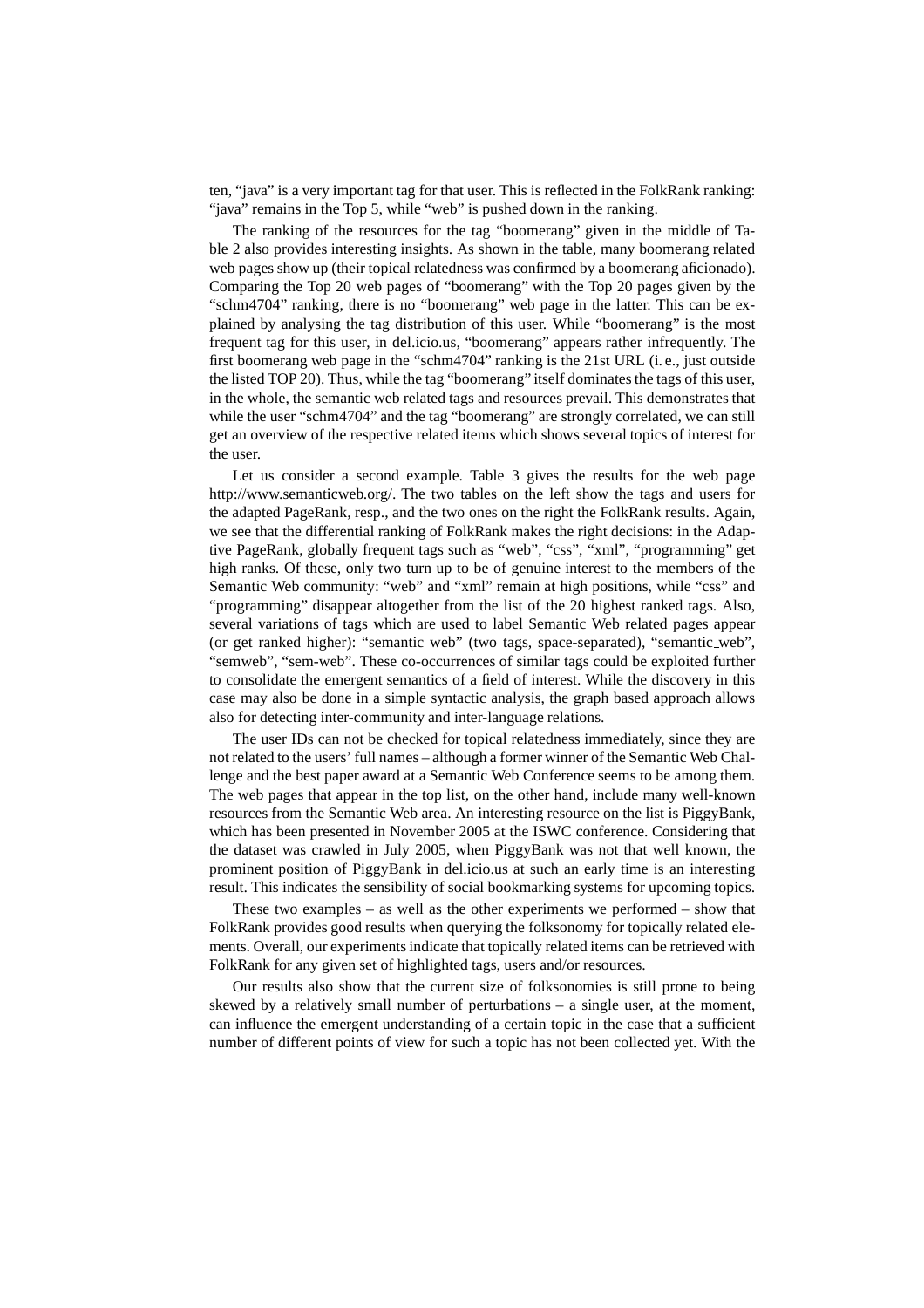**Table 3.** Ranking for the resource http://www.semanticweb.org (Left two tables: Adapted PageRank for tags and users; right two tables: FolkRank for tags and users. Bottom: FolkRank for resources).

| Tag              | ad. PRank              | User                                                              | ad. PageRank<br>Tag<br>FolkRank |                  |                                                                               | User     | FolkRank          |           |  |
|------------------|------------------------|-------------------------------------------------------------------|---------------------------------|------------------|-------------------------------------------------------------------------------|----------|-------------------|-----------|--|
| semanticweb      | 0,0208605              | up4                                                               | 0,0091995                       | semanticweb      | 0,0207820                                                                     |          | up4               | 0,0091828 |  |
| web              | 0,0162033              | awenger                                                           | 0,0086261                       | semantic         | 0,0121305                                                                     |          | awenger           | 0,0084958 |  |
| semantic         | 0,0122028              | <i>i</i> .deville                                                 | 0,0074021                       | web              | 0,0118002                                                                     |          | <i>i</i> .deville | 0,0073525 |  |
| system:unfiled   | 0,0088625              | chaizzilla                                                        | 0,0062570                       | semantic web     | 0,0071933                                                                     |          | chaizzilla        | 0,0062227 |  |
| semantic_web     | 0,0072150              | elektron                                                          | 0,0059457                       | rdf              | 0,0044461                                                                     |          | elektron          | 0,0059403 |  |
| rdf              | 0,0046348              | captsolo                                                          | 0,0055671                       | semweb           | 0,0039308                                                                     |          | captsolo          | 0,0055369 |  |
| semweb           | 0,0039897              | stevag                                                            | 0,0049923                       | resources        | 0,0034209                                                                     |          | dissipative       | 0,0049619 |  |
| resources        | 0,0037884              | dissipative                                                       | 0,0049647                       | community        | 0,0033208                                                                     |          | stevag            | 0,0049590 |  |
| community        | 0,0037256              | krudd                                                             | 0,0047574                       | portal           | 0,0022745                                                                     |          | krudd             | 0,0047005 |  |
| xml              | 0,0031494              | williamteo                                                        | 0,0037204                       | xml              | 0,0022074                                                                     |          | williamteo        | 0,0037181 |  |
| research         | 0,0026720              | stevecassidy                                                      | 0,0035887                       | research         | 0,0020378                                                                     |          | stevecassidy      | 0,0035840 |  |
| programming      | 0,0025717              | pmika                                                             | 0,0035359                       | imported-bo      | 0,0018920                                                                     |          | pmika             | 0,0035358 |  |
| <b>CSS</b>       | 0,0025290              | millette                                                          | 0,0033028                       | en               | 0,0018536                                                                     |          | millette          | 0,0032103 |  |
| portal           | 0,0024118              | myren                                                             | 0,0028117                       | .idate2005-04-11 | 0,0017555                                                                     |          | myren             | 0,0027965 |  |
| .imported        | 0,0020495              | morningboat                                                       | 0,0025913                       | newfurl          | 0,0017153                                                                     |          | morningboat       | 0,0025875 |  |
| imported-bo      | 0,0019610              | philip.fennell                                                    | 0,0025338                       | tosort           | 0,0014486                                                                     |          | philip.fennell    | 0,0025145 |  |
| en               | 0,0018900              | $m$ <sub>ote</sub>                                                | 0,0025212                       | cs               | 0,0014002                                                                     |          | webb.             | 0,0024671 |  |
| science          | 0,0018166              | $\frac{dnaby}{76}$                                                | 0,0024813                       | academe          | 0,0013822                                                                     |          | dnaboy76          | 0,0024659 |  |
| .idate2005-04-11 | 0,0017779              | webb.                                                             | 0,0024709                       | rfid             | 0,0013456                                                                     |          | mote              | 0,0024214 |  |
| newfurl          | 0,0017578              | nymetbarton                                                       | 0,0023790                       | sem-web          | 0,0013316                                                                     |          | alphajuliet       | 0,0023668 |  |
| internet         | 0,0016122              | alphajuliet                                                       | 0,0023781                       | w3c              | 0,0012994                                                                     |          | nymetbarton       | 0,0023666 |  |
|                  | URL                    |                                                                   |                                 |                  |                                                                               | FolkRank |                   |           |  |
|                  |                        | http://www.semanticweb.org/                                       |                                 |                  |                                                                               |          | 0,3761957         |           |  |
|                  |                        |                                                                   | http://flink.semanticweb.org/   |                  |                                                                               |          |                   |           |  |
|                  |                        | http://simile.mit.edu/piggy-bank/                                 |                                 |                  |                                                                               |          | 0,0003828         |           |  |
|                  |                        | http://www.w3.org/2001/sw/                                        |                                 |                  |                                                                               |          | 0,0003216         |           |  |
|                  |                        | http://infomesh.net/2001/swintro/                                 |                                 |                  |                                                                               |          | 0,0002162         |           |  |
|                  |                        | http://del.icio.us/register                                       |                                 |                  |                                                                               |          | 0,0001745         |           |  |
|                  |                        | http://mspace.ecs.soton.ac.uk/                                    |                                 |                  |                                                                               |          | 0,0001712         |           |  |
|                  |                        |                                                                   |                                 |                  | http://www.adaptivepath.com/publications/essays/archives/000385.php 0,0001637 |          |                   |           |  |
|                  |                        | http://www.ontoweb.org/                                           |                                 |                  |                                                                               |          |                   |           |  |
|                  |                        | http://www.aaai.org/AITopics/html/ontol.html                      |                                 |                  |                                                                               |          | 0,0001613         |           |  |
|                  | http://simile.mit.edu/ |                                                                   |                                 |                  |                                                                               |          | 0,0001395         |           |  |
|                  |                        | http://itip.evcc.jp/itipwiki/                                     |                                 |                  |                                                                               |          | 0,0001256         |           |  |
|                  |                        | http://www.google.be/                                             |                                 |                  |                                                                               |          | 0,0001224         |           |  |
|                  |                        | http://www.letterjames.de/index.html                              |                                 |                  |                                                                               |          | 0,0001224         |           |  |
|                  | http://www.daml.org/   |                                                                   |                                 |                  |                                                                               |          | 0,0001216         |           |  |
|                  |                        | http://shirky.com/writings/ontology_overrated.html                |                                 |                  |                                                                               |          | 0,0001195         |           |  |
|                  |                        | http://jena.sourceforge.net/                                      |                                 |                  |                                                                               |          | 0,0001167         |           |  |
|                  |                        | http://www.alistapart.com/                                        |                                 |                  |                                                                               |          | 0,0001102         |           |  |
|                  |                        | http://www.federalconcierge.com/WritingBusinessCases.html         |                                 |                  |                                                                               |          | 0,0001060         |           |  |
|                  |                        | http://pchere.blogspot.com/2005/02/absolutely-delicious-complete- |                                 |                  |                                                                               |          | 0,0001059         |           |  |
|                  | tool.html              |                                                                   |                                 |                  |                                                                               |          |                   |           |  |
|                  |                        | http://www.shirky.com/writings/semantic_syllogism.html            |                                 |                  | 0,0001052                                                                     |          |                   |           |  |

growth of folksonomy-based data collections on the web, the influence of single users will fade in favor of a common understanding provided by huge numbers of users.

As detailed above, our ranking is based on tags only, without regarding any inherent features of the resources at hand. This allows to apply FolkRank to search for pictures (e. g., in flickr) and other multimedia content, as well as for all other items that are difficult to search in a content-based fashion. The same holds for intranet applications, where in spite of centralized knowledge management efforts, documents often remain unused because they are not hyperlinked and difficult to find. Full text retrieval may be used to find documents, but traditional IR methods for ranking without hyperlink information have difficulties finding the most relevant documents from large corpora.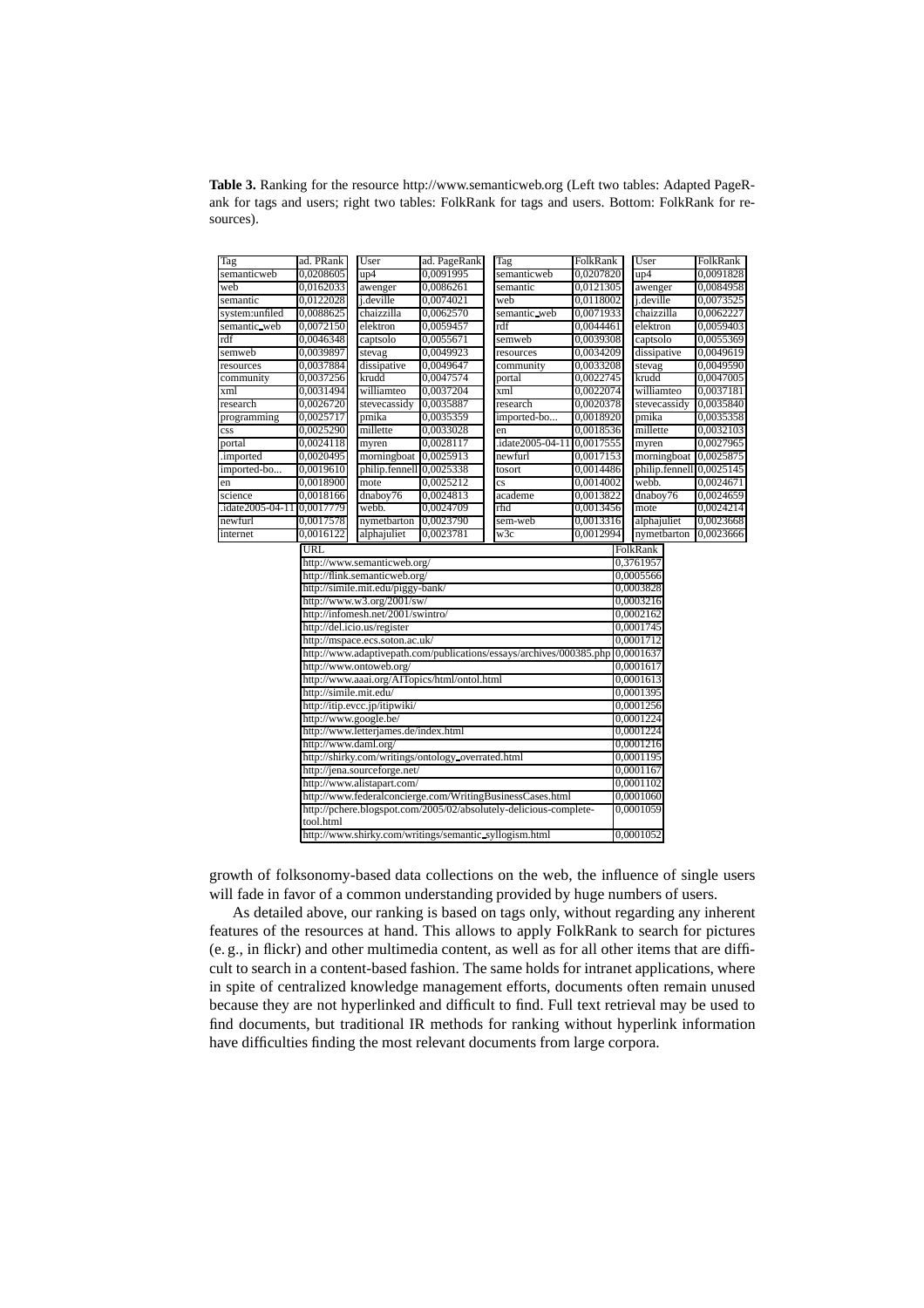#### **4.3 Generating Recommendations**

The original PageRank paper [2] already pointed out the possibility of using the random surfer vector  $\vec{p}$  as a personalization mechanism for PageRank computations. The results of Section 4 show that, given a user, one can find set of tags and resources of interest to him. Likewise, FolkRank yields a set of related users and resources for a given tag. Following these observations, FolkRank can be used to generate recommendations within a folksonomy system. These recommendations can be presented to the user at different points in the usage of a folksonomy system:

- **–** Documents that are of potential interest to a user can be suggested to him. This kind of recommendation pushes potentially useful content to the user and increases the chance that a user finds useful resources that he did not even know existed by "serendipitous" browsing.
- **–** When using a certain tag, other related tags can be suggested. This can be used, for instance, to speed up the consolidation of different terminologies and thus facilitate the emergence of a common vocabulary.
- **–** While folksonomy tools already use simple techniques for tag recommendations, FolkRank additionally considers the tagging behavior of other users.
- **–** Other users that work on related topics can be made explicit, improving thus the knowledge transfer within organizations and fostering the formation of communities.

## **5 Conclusion and Outlook**

In this paper, we have argued that enhanced search facilities are vital for emergent semantics within folksonomy-based systems. We presented a formal model for folksonomies, the *FolkRank* ranking algorithm that takes into account the structure of folksonomies, and evaluation results on a large-scale dataset.

The FolkRank ranking scheme has been used in this paper to generate personalized rankings of the items in a folksonomy, and to recommend users, tags and resources. We have seen that the top folksonomy elements which are retrieved by FolkRank tend to fall into a coherent topic area, e.g. "Semantic Web". This leads naturally to the idea of extracting *communities of interest* from the folksonomy, which are represented by their top tags and the most influential persons and resources. If these communities are made explicit, interested users can find them and participate, and community members can more easily get to know each other and learn of others' resources.

Another future research issue is to combine different search and ranking paradigms. In this paper, we went a first step by focusing on the new structure of folksonomies. In the future, we will incorporate additionally the full text that is contained in the web pages addressed by the URLs, the link structure of these web pages, and the usage behavior as stored in the log file of the tagging system. The next version will also exploit the tag hierarchy.

Currently, spam is not a serious problem for social bookmarking systems. With the increasing attention they currently receive, however, we anticipate that 'spam posts' will show up sooner or later. As for mail spam and link farms in the web, solutions will be needed to filter out spam. We expect that a blend of graph structure analysis together with content analysis will give the best results.